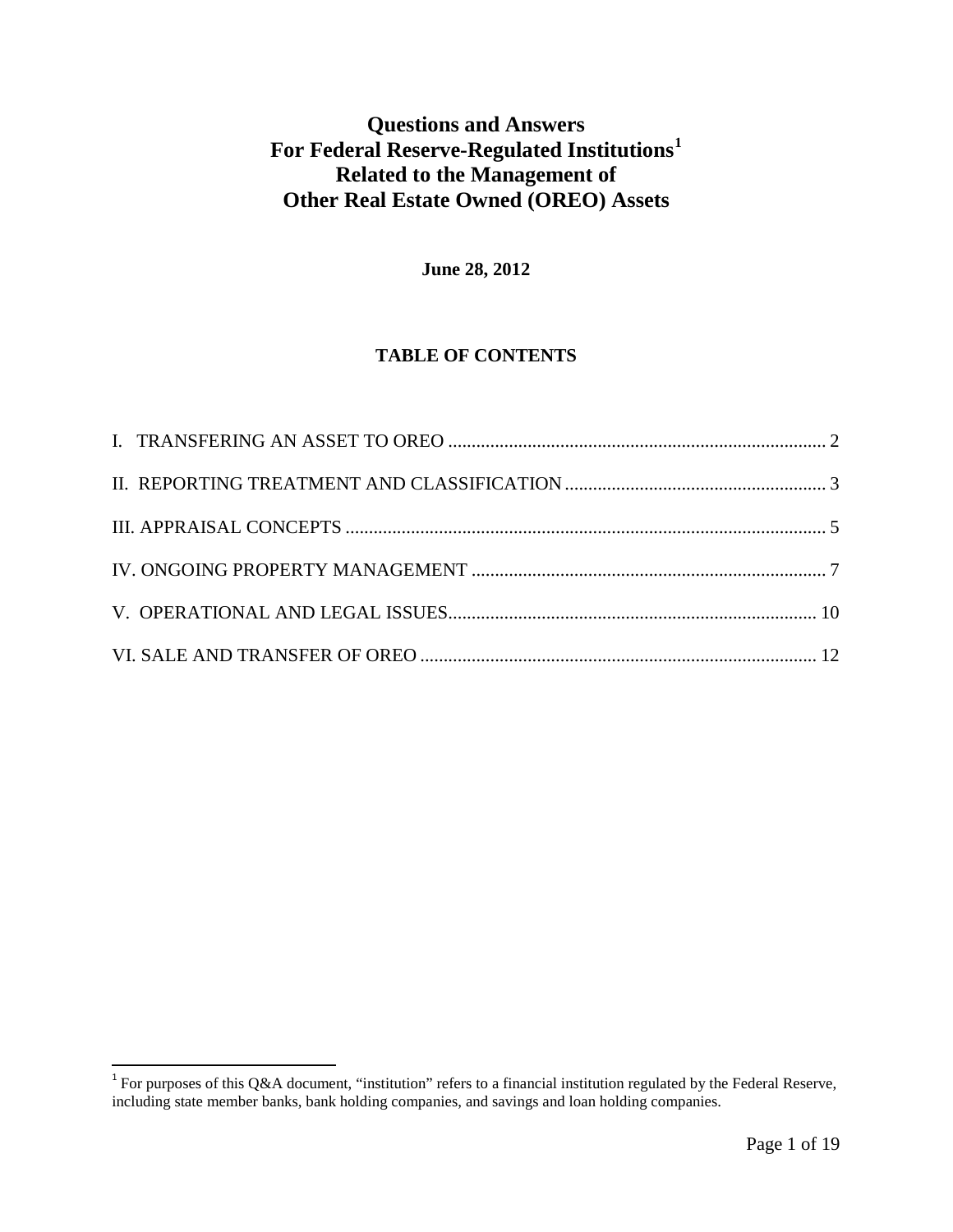### <span id="page-1-0"></span>**I. TRANSFERING AN ASSET TO OREO**

### **1. Q: When should an institution re-categorize its asset from "Loans and lease financing receivables" to "Other real estate owned" on the** *Consolidated Reports of Condition and Income* **(Call Report)?[2](#page-1-1)**

**A:** In accordance with Call Report instructions, an institution should re-categorize its asset from "Loans and lease financing receivables" to "Other real estate owned" on the Call Report when the institution takes physical possession of the property, regardless of whether formal foreclosure proceedings have taken place.

#### **2. Q: At what value should an institution initially report an OREO asset?**

**A:** In accordance with Call Report instructions, when an institution receives an asset, such as real estate, from a borrower in full satisfaction of a loan, the institution initially reports the asset at its fair value less cost to sell.<sup>[3](#page-1-2)</sup> Similarly, a real estate asset received in partial satisfaction of a loan should be initially reported as described above and the carrying amount of the loan should be reduced by the fair value less cost to sell of the asset at the time of foreclosure.<sup>[4](#page-1-3)</sup> The fair value less cost to sell becomes the "cost" of the OREO asset. The amount, if any, by which the carrying amount of the loan plus recorded accrued interest (that is, the recorded loan amount) exceeds the fair value less cost to sell of the OREO asset is a loss that must be charged to the allowance for loan and lease losses (ALLL) at the time of foreclosure or repossession.

If the fair value less cost to sell of the OREO asset when taken into possession is greater than the recorded loan amount, the excess should be reported either as "Other noninterest income" on the Call Report or as "Recoveries on loans and leases" if there had been a prior charge-off of the loan. In a situation when the OREO asset appears to be worth more than the balance of the loan, the appraisal or other information on the property's value should be reviewed to understand why the borrower would risk losing the equity in the property. Additionally, in some states, lenders are required to return recovered amounts, in excess of the amount owed, to the borrower.

#### **3. Q: Do Call Report requirements differ when a borrower has the ability to redeem a property after foreclosure?**

**A:** Reporting requirements will depend on who has physical possession of the property after foreclosure. If state law allows the borrower to live in the property during the redemption

<span id="page-1-1"></span><sup>&</sup>lt;sup>2</sup> While the O&As reference the schedule and line item (shown in italics) on the Call Report, a holding company should refer to the corresponding schedule and line item in the Consolidated Financial Statements for Bank Holding Companies (FR Y-9C).

<span id="page-1-2"></span> $3$  For financial reporting purposes, fair value reflects the price that would be received to sell an asset in an orderly transaction between market participants at the measurement date (that is, the financial reporting date).

<span id="page-1-3"></span><sup>4</sup> In accordance with Call Report instructions, if an institution sells the OREO asset shortly after foreclosure or repossession, it is generally appropriate to substitute the value received in the sale (net of cost to sell) for the asset's fair value (less cost to sell) which had been estimated at the time of foreclosure or repossession.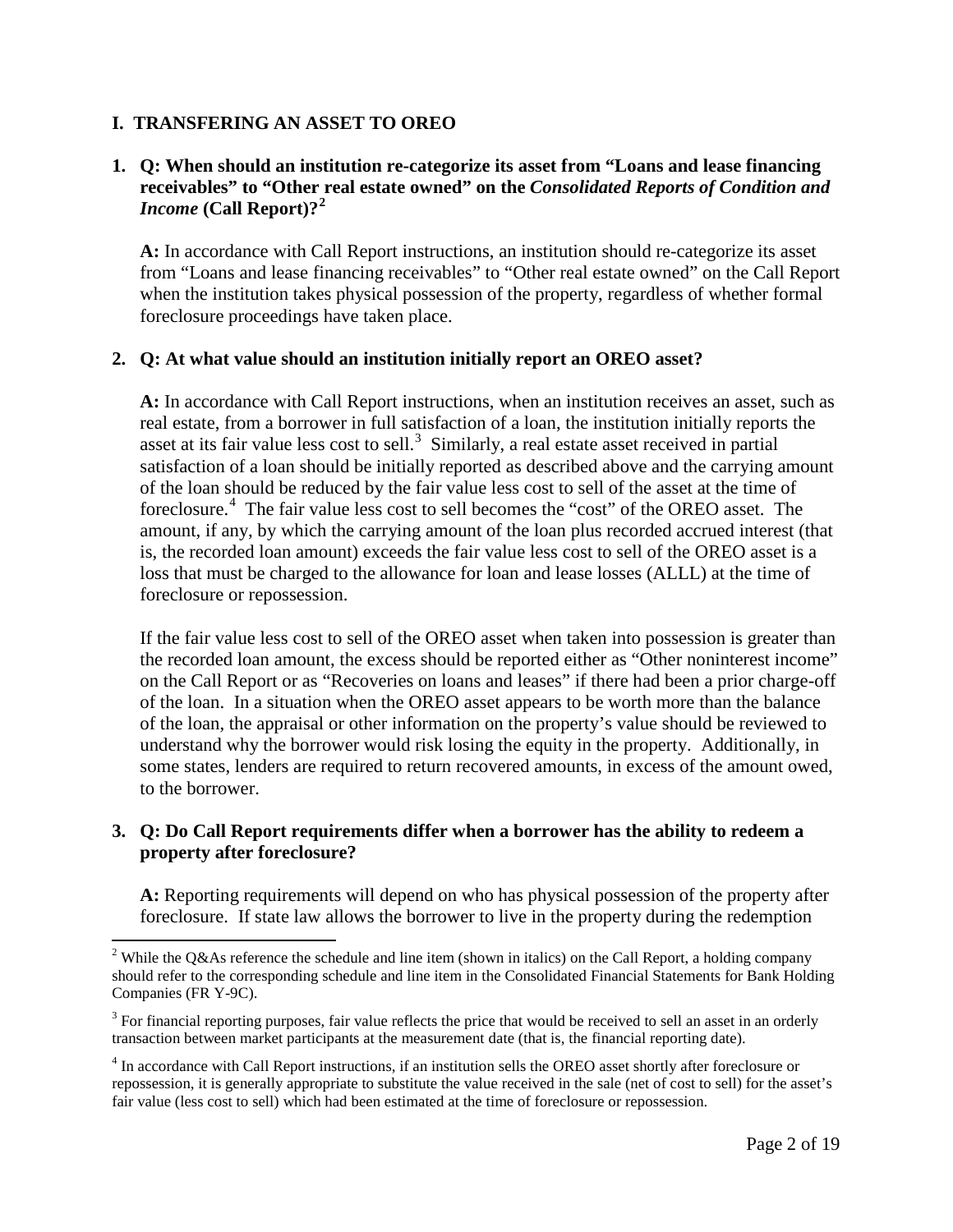period, then the asset would remain in "Loans and lease financing receivables" on the Call Report until expiration of the redemption period and the institution takes physical possession of the property. However, if the institution has physical possession of the property during the redemption period (that is, the borrower has vacated the property or has been evicted from the property), then the asset would be moved to "Other real estate owned" on the Call Report.

# <span id="page-2-0"></span>**II. REPORTING TREATMENT AND CLASSIFICATION**

### **4. Q: When an institution forecloses on its subordinate lien position, how are the outstanding senior liens on the OREO asset treated for financial reporting purposes?**

**A:** In accordance with Call Report instructions, the amount of any senior debt (principal and accrued interest) to which an OREO asset is subject at the time of foreclosure is reported as a liability in "Other borrowed money" on the Call Report.

### **5. Q: What are the reporting consequences when the value of an OREO asset changes?**

**A:** In accordance with Call Report instructions, an OREO asset is carried at the lower of (1) the fair value of the asset less the estimated cost to sell the asset or (2) the cost of the asset (that is, the OREO asset's fair value less cost to sell recorded at the time of foreclosure, as discussed in Question 2).

Changes in fair value must be determined on each OREO asset individually. In subsequent periods, if the fair value of the OREO asset minus the estimated cost to sell is less than the cost of the asset, the deficiency must be recognized as a valuation allowance against the asset, which is created through a charge to expense. This valuation allowance is increased or decreased (but not below zero) through charges or credits to expense for changes in the OREO asset's fair value or estimated selling cost. On the Call Report, the balance reported for the OREO asset is net of any valuation allowances.

# **6. Q: Should an OREO asset be adversely classified?**

**A:** As discussed in the "Classification of OREO," subsection of section 2200.1 "Other Real Estate Owned" of the *Commercial Bank Examination Manual*, an OREO asset is generally considered an adversely classified asset. For purposes of classification, any carrying value of the OREO asset in excess of its fair value, less cost to sell, should be classified as Loss, net of any applicable valuation allowance. The institution should periodically evaluate the OREO asset's carrying value and factors affecting potential recovery that may require classification of the asset's remaining book value.

In determining the classification of the remaining book value, an institution may consider a pending sale of the OREO asset or rental income from the OREO asset. If the institution has a sales contract to sell the OREO asset to a third party and the net sale proceeds are expected to cover the carrying value, the institution may not need to classify the asset. The institution should be able to demonstrate that the purchaser has the financial resources to complete the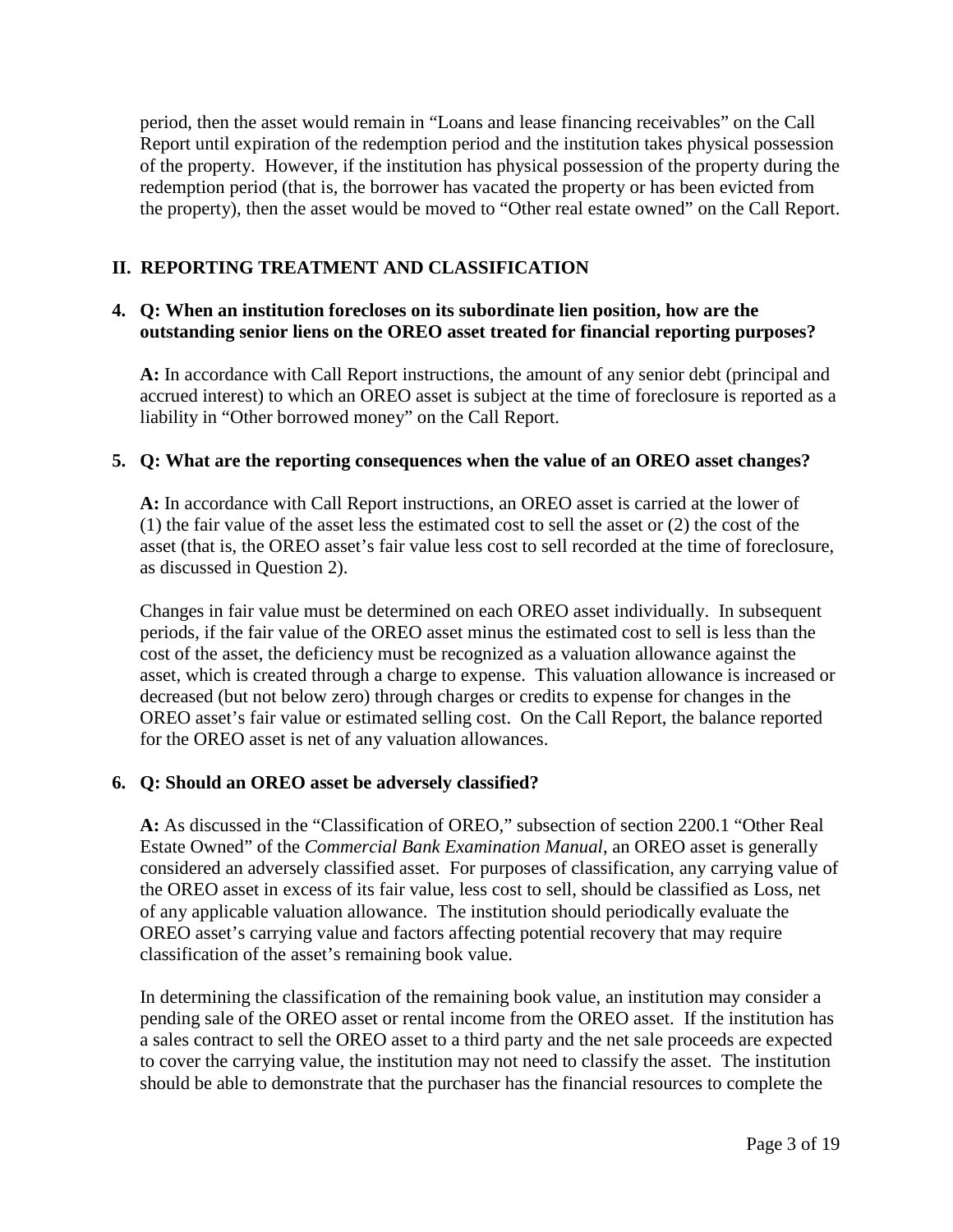purchase and that the institution has no contingent liability to repurchase the property or guarantee the property's financial performance.

With regard to residential rental OREO properties, a property with a lease in place and demonstrated rental cash flow sufficient to generate a reasonable rate of return would generally not be adversely classified. For further guidance, refer to SR letter 12-5/CA letter 12-3, "Policy Statement on Rental of Residential Other Real Estate Owned (OREO) Properties."

# **7. Q: How should an institution report the operating income and expenses for an OREO asset on the Call Report?**

**A:** Operating income related to an OREO asset (for example, gross rental income) is recognized as "Other noninterest income" on the Call Report, while expenses are reported as "Other noninterest expense." Operating expenses include, but are not limited to, legal fees and direct costs incurred for foreclosure, property maintenance, and state and local government assessments.

### **8. Q: How does an institution account for real estate taxes and insurance on an OREO asset?**

**A:** In accordance with generally accepted accounting principles (GAAP), real estate taxes and insurance would be expensed if the institution is merely holding the property for future sale. If an institution forecloses on an incomplete project and decides to complete construction, costs incurred for real estate taxes and insurance are capitalized during the construction period until it is substantially complete and ready for its intended use. Once the OREO asset is substantially complete and ready for its intended use, those costs are expensed.

# **9. Q: If an OREO asset is partially completed and the institution decides to complete construction, how should the institution report these capital improvement expenses?**

**A:** In accordance with GAAP, capital improvement expenses clearly associated with the construction of the project should be capitalized as part of the cost of the OREO asset and reported on the balance sheet as part of the fair value less cost to sell of the asset. Once the property is ready for its intended purpose, subsequent carrying costs should be expensed as incurred. As noted in Question 5, each OREO asset must be carried at the lower of (1) the fair value of the asset less the estimated cost to sell the asset or (2) the cost of the asset. Therefore, while the capital improvements will increase the cost of the asset, the capitalized expenses may not increase the OREO asset's recorded value to an amount greater than the asset's fair value after improvements and less cost to sell.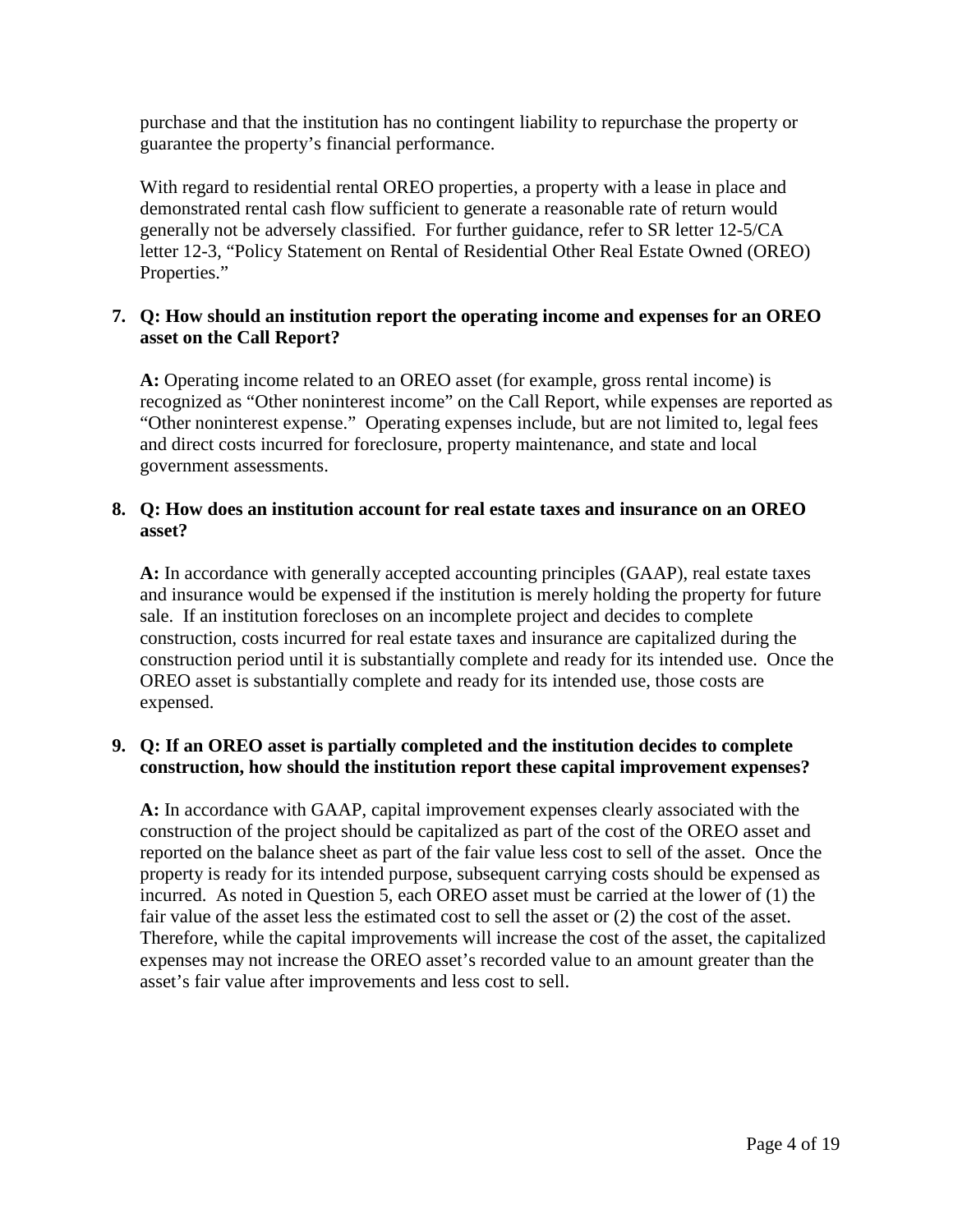# <span id="page-4-0"></span>**III. APPRAISAL CONCEPTS<sup>[5](#page-4-1)</sup>**

### **10. Q: What are the Federal Reserve's supervisory expectations for a regulated institution's practices to obtain an appraisal upon a property's transfer to OREO?**

**A:** In accordance with the regulatory appraisal exemption for an existing extension of credit in the Federal Reserve Board's appraisal regulation, [6](#page-4-2) a regulated institution is required at minimum to obtain an evaluation when a property is transferred to OREO through foreclosure or a deed in lieu of foreclosure. Although the appraisal regulation's minimum requirement is an evaluation, the regulated institution may decide to obtain an appraisal, considering the type, complexity, use, and location of the property, as well as current market conditions. Refer to SR letter 10-16, "Interagency Appraisal and Evaluation Guidelines," for a discussion of the development and content of an evaluation. While the Federal Reserve Board's regulation may not require an appraisal, a state member bank also needs to consider whether state banking laws and regulations require an appraisal at the time the state member bank forecloses or takes possession of the property. Refer to SR letter 95-16, "Real Estate Appraisal Requirements for Other Real Estate Owned (OREO)."

#### **11. Q: What are the supervisory expectations for an institution's practices to determine the value of a property upon transfer to OREO?**

**A:** In accordance with the Board's appraisal regulation, an institution must, at a minimum, have an evaluation or may elect to obtain an appraisal to determine the value of a property upon transfer to OREO. The evaluation or appraisal should reflect an opinion of the property's market value as defined in the Board's appraisal regulation (12 CFR 225.62 (g)). Market value is defined as:

*The most probable price which a property should bring in a competitive and open market under all conditions requisite to a fair sale, the buyer and seller each acting prudently and knowledgeably, and assuming the price is not affected by undue stimulus. Implicit in this definition are the consummation of a sale as of a specified date and the passing of title from seller to buyer under conditions whereby:* 

- *(1) Buyer and seller are typically motivated;*
- *(2) Both parties are well informed or well advised, and acting in what they consider their own best interests;*
- *(3) A reasonable time is allowed for exposure in the open market;*

<span id="page-4-1"></span> $<sup>5</sup>$  In this Q&A document, unless the discussion pertains to the Board's appraisal regulation, "appraisal" refers to both</sup> an appraisal and evaluation. The Board's appraisal regulation (12 CFR 225.62(a)) defines an "appraisal" as a written statement independently and impartially prepared by a qualified appraiser setting forth an opinion as to the market value of an adequately described property as of a specific date(s), supported by the presentation and analysis of relevant market information. An evaluation must comply with the requirements outlined in the attachment to SR letter 10-16, "Interagency Appraisal and Evaluation Guidelines."

<span id="page-4-2"></span><sup>&</sup>lt;sup>6</sup> See the Board's Regulation H for state member banks (12 CFR 208, subpart E) and the Board's Regulation Y for holding companies (12 CFR 225, subpart G).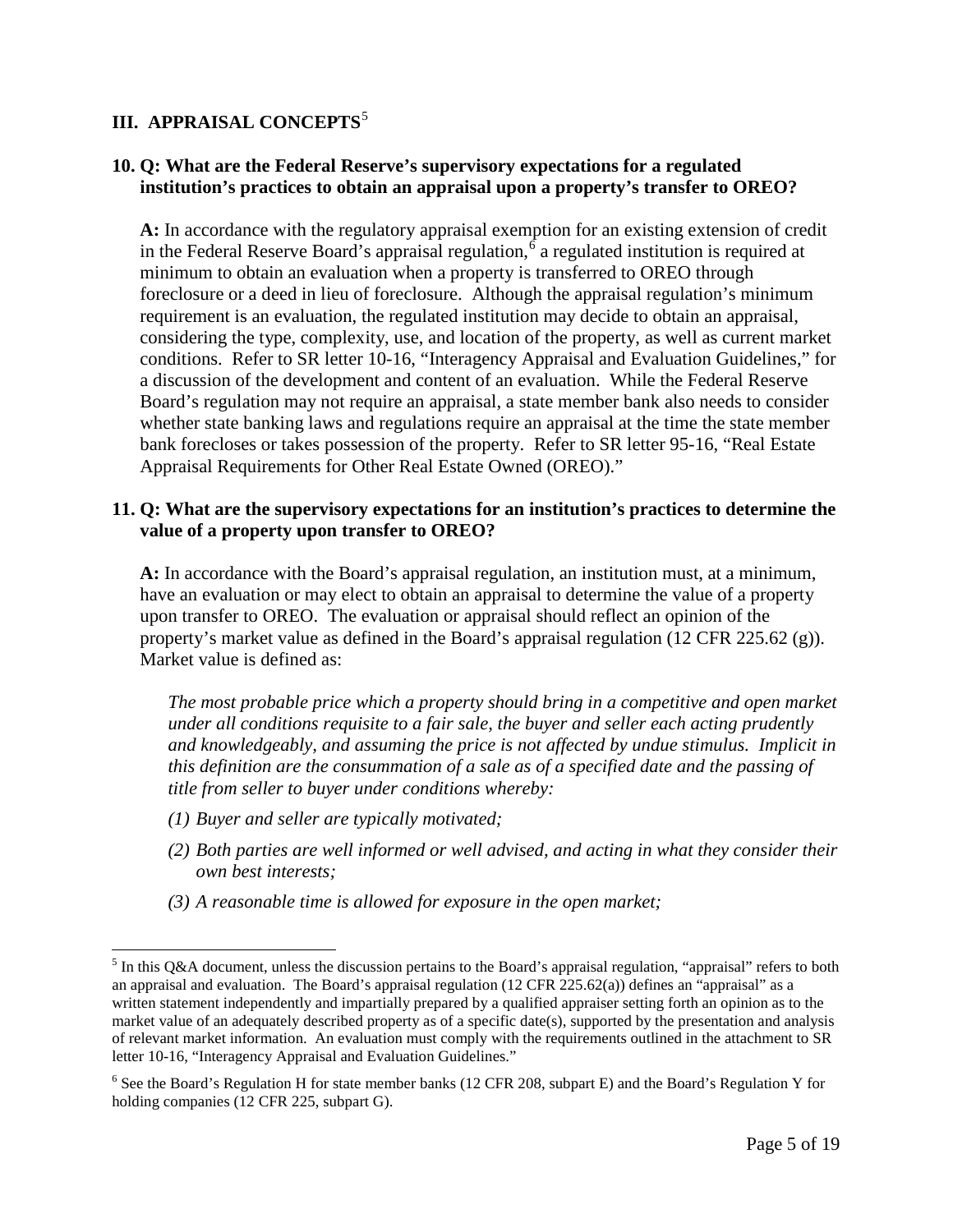- *(4) Payment is made in terms of cash in U.S. dollars or in terms of financial arrangements comparable thereto; and*
- *(5) The price represents the normal consideration for the property sold unaffected by special or creative financing or sales concessions granted by anyone associated with the sale.*

The term "market value" that is defined in the Board's appraisal regulation is based on similar valuation concepts as "fair value" for accounting purposes under GAAP. In accordance with GAAP, the term "fair value" reflects the price that would be received to sell an asset in an orderly transaction between market participants at the measurement date. Therefore, to comply with GAAP, an institution must initially report the fair value of the property less cost to sell on its financial statements, as discussed in Question 2.

### **12. Q: How should an institution assess the adequacy of an appraisal (or an evaluation if permitted) to support its valuation of a particular OREO property?**

**A:** The appraisal should fully support the market value opinion of the OREO asset with sufficient information and analysis of the property's current "as is" condition (considering the property's highest and best use) and other relevant risk and market factors affecting the property's market value. This includes an assessment as to whether the appraisal's assumptions on market conditions, events, and trends are reasonable and supportable. Refer to SR 10-16 for further supervisory expectations for an institution's appraisal process. An institution should consider whether:

- The appraisal addresses the current condition of the property and reflects any deferred maintenance.
- For a property under construction, construction costs are reasonable and are adequate to cover completion of the project in accordance with plans and any possible contingencies.
- The assumptions support any anticipated change in the permissible use of the property, supported by information on market conditions.
- For a special-purpose property, the appraisal considers the value of the property under more conventional use and identifies the value of any special-purpose features and fixtures.
- The sources of data are current and timely, recognizing that there are data lags when public records are used.
- If there are few comparable sales, the appraisal addresses supply and demand factors, and identifies recently closed sales and not just properties listed for sale.
- For an income-producing property, the appraisal provides information on and consideration of typical rental concessions.
- The holding and absorption period to achieve stabilized occupancy or to sell-out the project are reasonable and supportable by current market conditions and trends.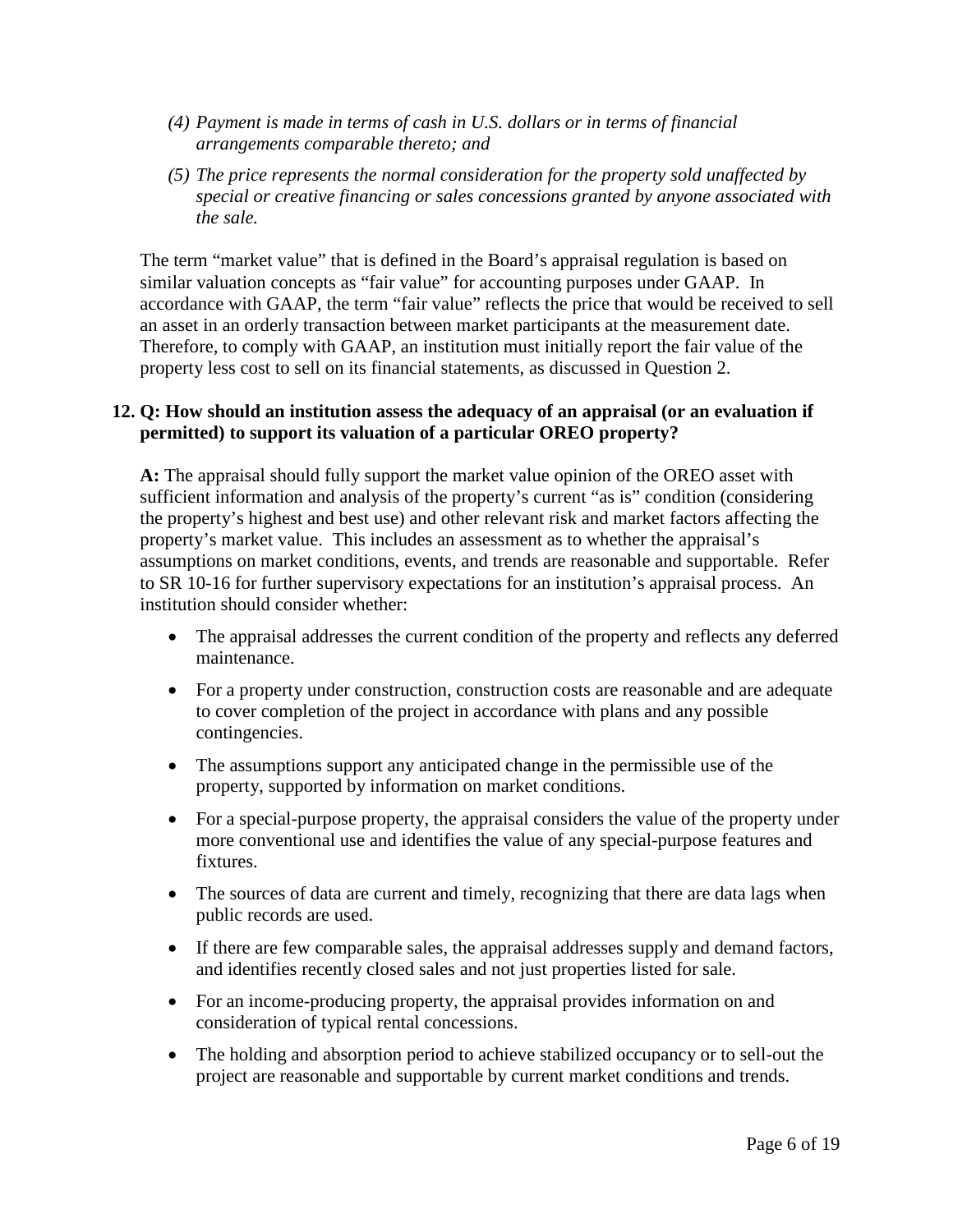- Terms and conditions of lease renewals consider the current market and rental rates and not just historical trends.
- On an existing property, the appraisal explains whether contract rents differ from market rents and discloses the effect on the property's market value.
- Capitalization and discount rates are realistic and reflective of current investor expectations.

### **13. Q: What are the supervisory expectations for an institution's practices to monitor the value of OREO, including obtaining a new appraisal?**

**A:** While the Federal Reserve has no regulatory requirement governing when and how often to obtain a new appraisal for an OREO asset, SR 10-16 provides supervisory expectations that an institution should have policies and procedures for the monitoring of collateral values. Further, current market value information of an OREO asset is necessary to determine the property's fair value and support the carrying value of the OREO asset on the institution's financial statements. Therefore, a regulated institution should have a policy establishing procedures for monitoring the market value of the OREO property over the holding period.

The institution's policy should consider whether the existing appraisal or collateral valuation information is still current. The policy should consider procedures for determining the validity of an existing appraisal or collateral valuation information, with which to determine whether the appraisal or collateral valuation reflect current market conditions, based on factors such as: the property type, current market supply and demand, current use of the property, and the passage of time since the most recent appraisal. Updated collateral valuation information is particularly important during rapidly changing market conditions (including both declining and improving markets), and when there are changes in project plans.

A state member bank also needs to consider whether state banking laws and regulations require the state member bank to update the property's market value on an annual or periodic basis. These requirements vary by state and are addressed in state regulations on the booking and holding of other real estate or bank-owned real estate.

# <span id="page-6-0"></span>**IV. ONGOING PROPERTY MANAGEMENT**

# **14. Q: How long may a Federal Reserve-regulated institution hold an OREO asset on its books?**

**A:** Generally, the Federal Reserve allows bank holding companies to hold an OREO asset for up to five years, with an additional five-year extension subject to certain circumstances.<sup>[7](#page-6-1)</sup> Regardless of the allowable holding period, the Federal Reserve generally expects bank holding companies, their nonbank subsidiaries, and state member banks to seek to dispose of

<span id="page-6-1"></span><sup>&</sup>lt;sup>7</sup> Refer to the Board's Regulation Y (12 CFR 225.22(d)(1)).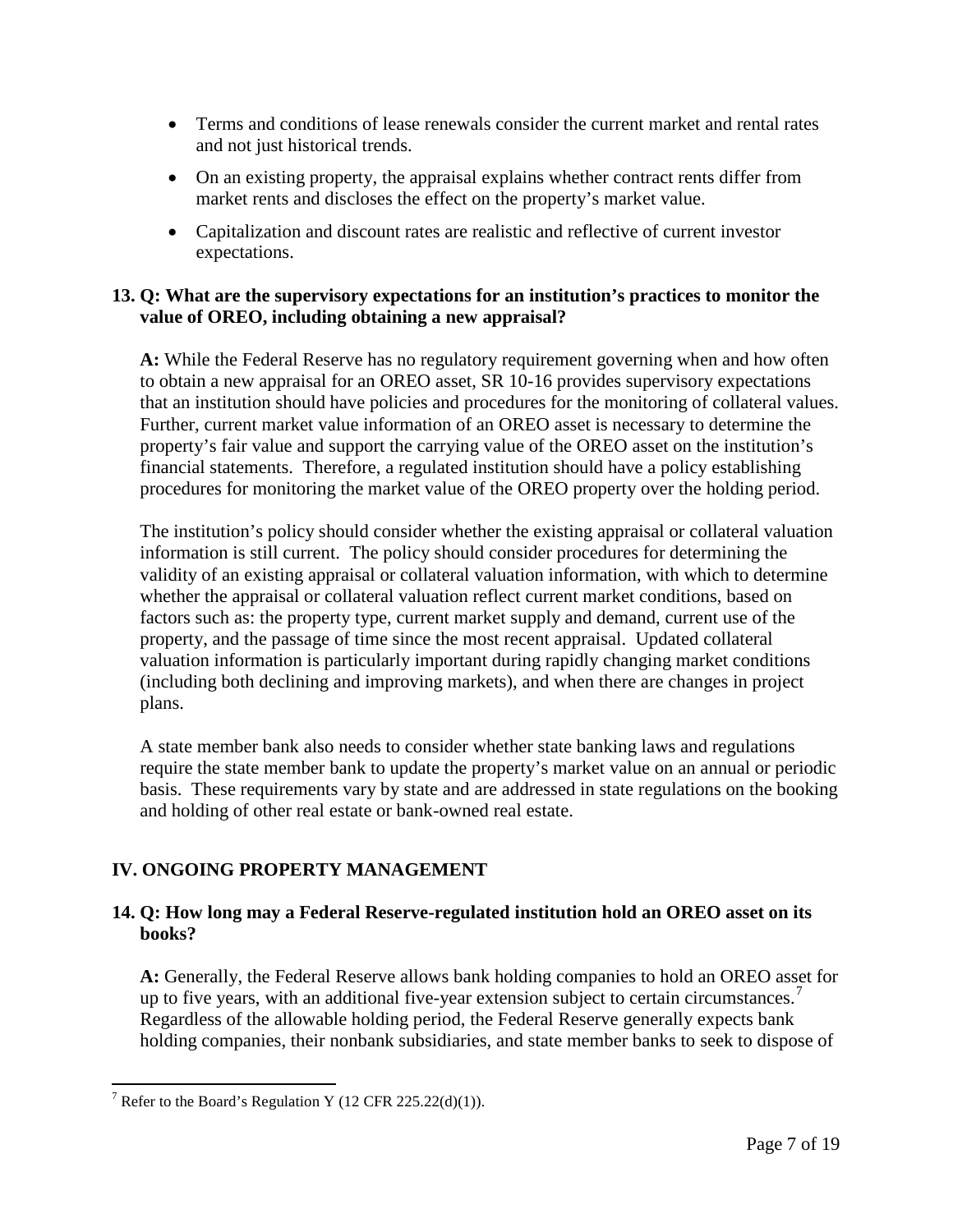OREO assets as soon as prudent and reasonable, taking into account market conditions.<sup>[8](#page-7-0)</sup> Under difficult market conditions, Federal Reserve regulations and policies permit the rental of OREO properties to third-party tenants as part of an orderly disposition strategy within statutory and regulatory limits. For further guidance on this matter, refer to SR 12-5/CA 12-3.

Savings and loan holding companies generally may acquire real estate for rental and are not subject to the same statutory and regulatory restrictions as bank holding companies.<sup>[9](#page-7-1)</sup>

State member banks and licensed branches of foreign banks are subject to the holding periods and other limitations on OREO activity established by their licensing authority, which vary on initial holding period, extensions of holding period, and total length of the holding period, as well as requirements for the write-down of the OREO carrying value.

### **15. Q: If an institution decides to enter into an agreement with a third party to manage or maintain an OREO asset, what due diligence should the institution's management consider before entering into a management agreement, and what are sound practices for entering into and managing outsourcing arrangements for OREO activities?**

**A:** To manage the cost and to supplement its own resources, an institution may use a thirdparty service provider for property management, maintenance or improvements, compliance with local laws and regulations, or other services. However, the outsourcing of all or part of the OREO management function poses risks that an institution needs to address, as is the case with any outsourced function. Therefore, the supervisory guidance for managing the risks associated with other types of outsourcing arrangements<sup>[10](#page-7-2)</sup> may be used as guidance for sound risk management practices for the selection, contract review, and monitoring of a third-party provider. In entering into these third-party arrangements, an institution should:

- Identify, assess, and monitor the risk of the outsourcing arrangement.
- Implement policies and procedures for monitoring and managing the risk of outsourcing OREO activities, consistent with the institution's OREO policies and procedures.
- Perform due diligence and evaluate vendors, considering such factors as competence, expertise, management quality, financial strength (for example, the ability to obtain insurance and bonding), and professional accreditation. Other considerations include the vendor's experience with a particular property type or in a particular geographic market, and presence of, or access to, specialized legal expertise.

<span id="page-7-0"></span><sup>8</sup> See *Commercial Bank Examination Manual*, Section 2200.1, "Other Real Estate Owned," and *Bank Holding Company Supervision Manual*, Section 3030.0, "Section 4(c)(2) and (3) of the BHC Act (Acquisition of DPC Shares, Assets, or Real Estate)."

<span id="page-7-1"></span> $9^9$  See 12 U.S.C. 1467a(c)(2) and 12 CFR 238.53(b).

<span id="page-7-2"></span><sup>10</sup> See Federal Financial Institutions Examination Council *IT Examination Handbook*, "Outsourcing Technology Services Booklet;" SR letter 03-5, "Amended Interagency Guidance on the Internal Audit Function and its Outsourcing;" and SR letter 00-17, "Guidance on the Risk Management of Outsourced Technology Services."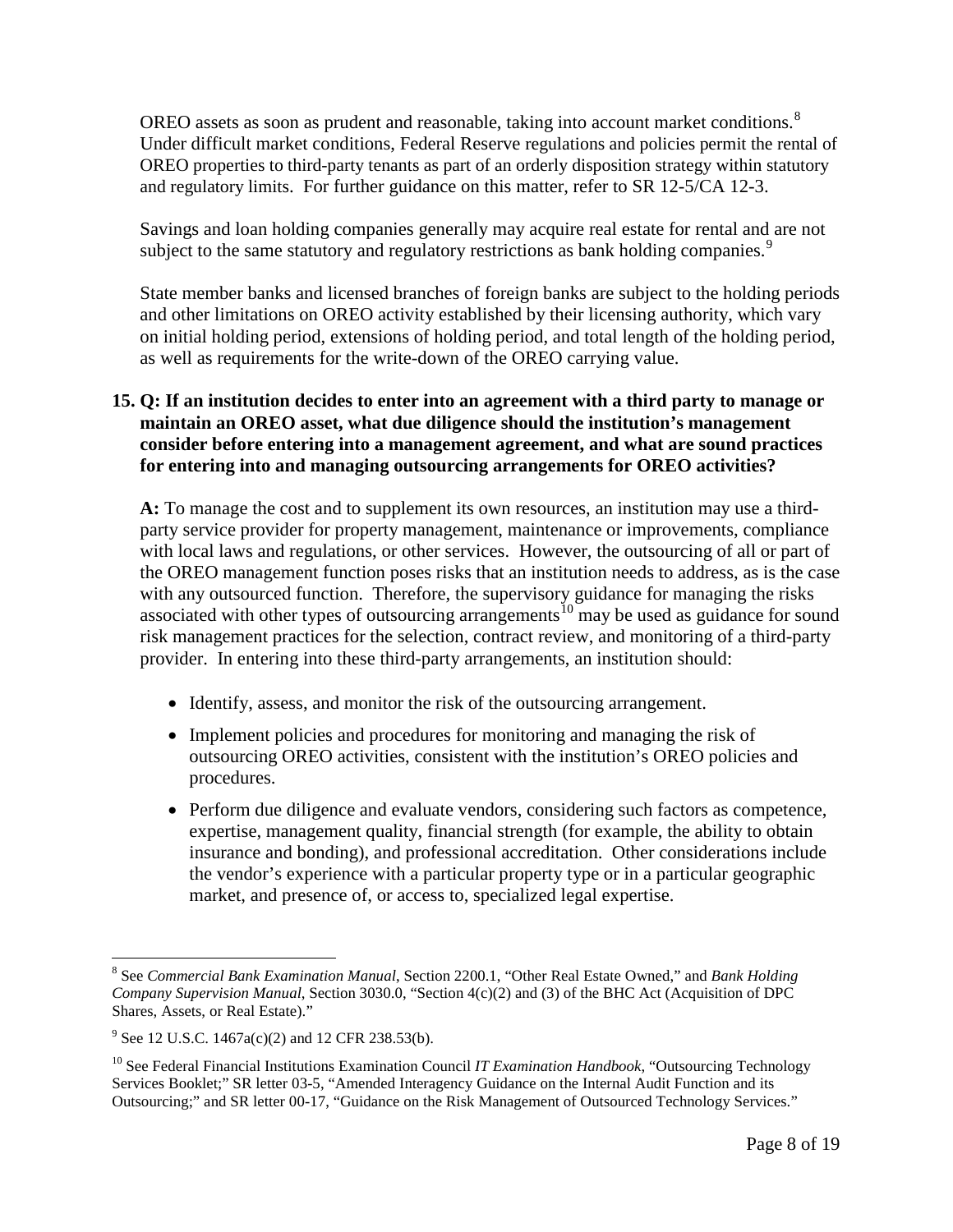A contractual arrangement may address the following items:

- Expectations and responsibilities under the contract for both parties. Among other things, vendor responsibilities should include providing information related to the work performed, expenses, compliance with all applicable laws and regulations, and other relevant activity or risk-exposure information necessary for sound risk management by senior management and directors;
- The scope and frequency of, and the fees to be paid for, the work to be performed by the vendor;
- The process for changing the terms of the contract or agreement, especially for expansion of work if significant repair or maintenance issues are found, and conditions of default and causes for contract termination;
- The location(s) where OREO activity documentation will be maintained by the vendor, the length of time documents will be archived by the vendor, and provisions for the institution to have reasonable and timely access to the documents;
- Audit and regulatory review of the vendor's services, including stipulations that examiners have access to records or documents prepared or maintained by the vendor; and
- A process (for example, arbitration, mediation, or other means) for resolving disputes and for determining who bears the cost of consequential damages arising from errors, omissions, and negligence.

# **16. Q: When an institution forecloses on a partially completed real estate project, what factors should be considered before deciding to finish the project or sell the project in its "as is" condition?**

**A:** While each situation presents varying challenges and risks, an institution should analyze the economic cost and risk before deciding to complete a project, considering the feasibility of the project under current market conditions. The institution should also consider whether it has the skill and management resources to manage a construction project. Furthermore, an institution should evaluate whether investing additional funds to complete the project will minimize its losses as compared to marketing and selling the property in its "as is" condition.

# **17. Q: What steps should institutions take to ensure that a property is appropriately maintained after a notice of foreclosure is issued to the current homeowner but prior to the foreclosure being completed?**

**A:** Institutions are expected to have controls to ensure compliance with state and local laws related to entering properties during a foreclosure redemption period. Furthermore, institutions should secure properties to the best of their ability during the foreclosure process.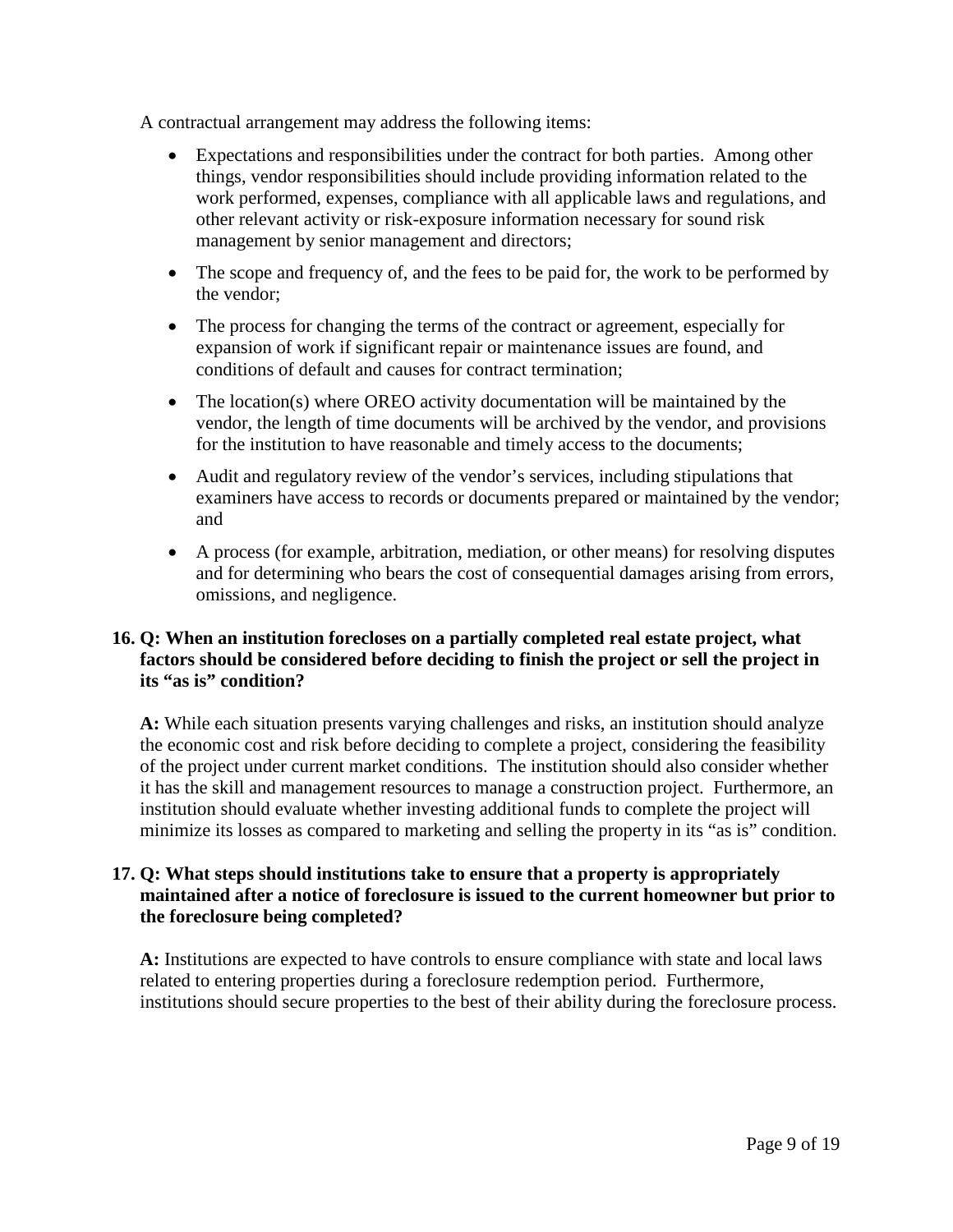# <span id="page-9-0"></span>**V. OPERATIONAL AND LEGAL ISSUES**

### **18. Q: What ownership risks or liabilities arise when an institution takes title to OREO, and what are the sound risk management practices associated with the ownership of foreclosed property (both occupied and vacant properties)?**

**A:** Based on its risk assessment, an institution should consider seeking legal advice on the risks posed by taking possession of the property. The risk assessment should be performed before the institution takes title to the property and should consider local market conditions and any local and state government requirements governing the institution's ownership, maintenance, and sale or disposal of the property. If the property is located outside of the institution's market footprint, the institution may need to retain experts with knowledge of local legal requirements and market conditions.

Ownership risks and potential liability exposures include:

- Obligations under property governing documents, tenant lease agreements, or contracts;
- Requirements to provide a safe and secure environment to tenants;
- Requirements to maintain or operate the property in conformance with federal, state, and local laws, including those addressing health and safety standards;
- Payment of property taxes; and
- Obligations to address possible environmental risks.

Examples of risk management practices for vacant properties include:

- Remediating obvious hazards to health and safety;
- Securing exterior openings to the property and all exterior mechanical systems;
- Adjusting utility services to a level appropriate to preserve the property;
- Scheduling the property for periodic field inspection and maintenance;
- Posting emergency contact information and ownership information on the main entrance door to the property, on a laminated waterproof notice;
- Posting and executing "No Trespassing" signage at the front and rear of the property, and executing all required "No Trespass" documents in accordance with local law enforcement agencies; and
- Analyzing the potential environmental liability to the institution and the implications for the property's value.

#### **19. Q: What are some potentially useful measures for monitoring and managing OREO risk?**

**A:** An institution should develop measures to assess and monitor the risk in its OREO assets that are consistent with the nature, extent, and complexity of its OREO portfolio.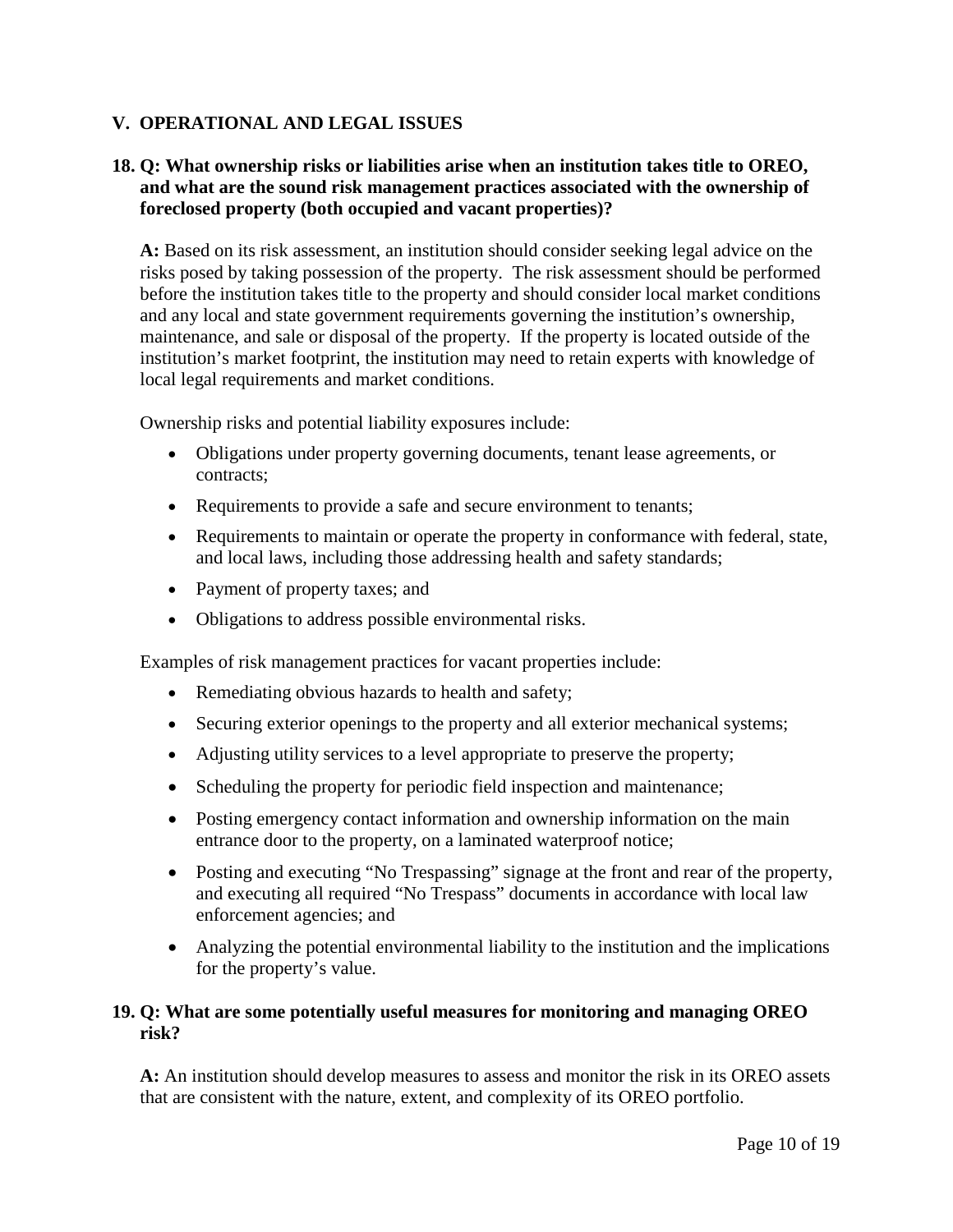Management should have an information system to monitor and analyze OREO properties that is appropriate for the institution's OREO portfolio size and complexity.

The following are examples of performance ratios that the institution may choose to monitor:

- Net disposition proceeds as a percentage of original book value of the property
- Valuation reserve as a percentage of OREO values
- Volume and dollar amount of former OREO currently being financed
- OREO holding and management costs as a percentage of OREO
- Legal expense (since foreclosure) related to OREO as a percentage of OREO
- OREO as a percentage of internally criticized assets (which include special mention and classified assets) plus past due
- OREO (by type) as a percentage of corresponding loan type

# **20. Q: What controls and processes should institutions have in place to ensure that properties in the OREO inventory are properly maintained and meet local codeenforcement ordinances and other laws?**

**A:** Institutions should have policies and procedures in place to ensure that properties are maintained in compliance with federal, state, and local laws, including laws governing health and safety, property preservation, fair housing, and property registration. An institution's failure to adhere to these legal requirements can result in fines, litigation, and reputational damage. Further, institutions engaging third-party vendors to carry out functions related to these requirements should ensure that vendors maintain appropriate compliance controls. Reliance on third-party vendors does not relieve an institution of its compliance responsibilities or liability.

# **21. Q: In addition to considerations regarding health and safety violations, how should institutions determine which repairs to make before disposition?**

**A:** Expending funds to repair a property is one strategy for an institution to consider for improving potential recovery on the sale of OREO assets. For instance, repairs may be necessary for the property to qualify for a Federal Housing Administration (FHA)-insured loan, which in turn may attract a greater number of qualified buyers. Institutions should have controls in place to comply with all federal, state, and local laws, including fair housing laws. For example, institutions may not avoid or delay the maintenance or repairs of dwellings based on the racial or ethnic composition of the geographic area where they are located.

# **22. Q: What steps should an institution take to comply with existing laws protecting tenants?**

A: Institutions should have controls in place to comply with all federal, state, and local laws related to protecting the rights of tenants, including the federal Protecting Tenants at Foreclosure Act of 2009 (CA letter 09-5), Servicemembers Civil Relief Act (CA letter 05-3),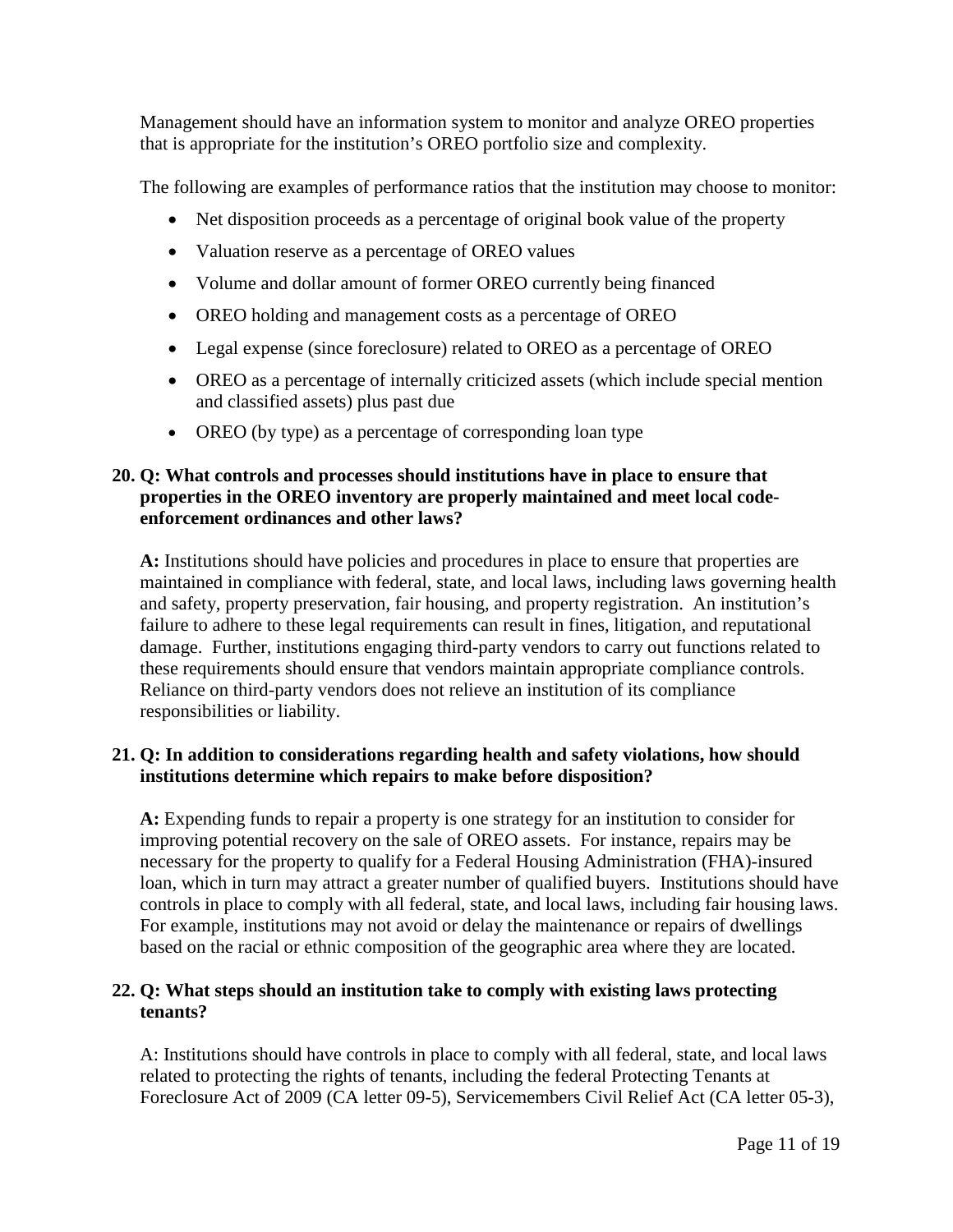the Fair Housing Act, and the Americans with Disabilities Act. For example, an institution or its agent should have consistent processes in place to provide proper and timely notice of the institution's ownership of the foreclosed property and provide the tenant with the allowable timeframes, as established under law, to remain in the foreclosed property before eviction proceedings commence. Institutions that lack experience as a landlord may wish to engage the services of a property management firm. However, as previously stated, reliance on third-party vendors does not relieve an institution of its compliance responsibilities or liability.

# <span id="page-11-0"></span>**VI. SALE AND TRANSFER OF OREO**

### **23. Q: What is the primary source of accounting guidance for sales of OREO?**

**A:** The primary accounting guidance for sales of real estate (including foreclosed real estate) is Accounting Standards Codification Subtopic 360-20, "Property, Plant, and Equipment – Real Estate Sales" (formerly FASB Statement No. 66, "Accounting for Sales of Real Estate") (ASC 360-20). This standard, which applies to all transactions in which the seller provides financing to the buyer of the real estate, establishes several methods (discussed in questions 25 to 27) to account for the disposition of real estate. The methods established in ASC 360-20 are the full accrual, installment, cost recovery, reduced-profit, and deposit methods. Each of these methods is also summarized in the Call Report Glossary entry titled "Foreclosed Assets."

While the methods established in ASC 360-20 are briefly described in the questions below, this document does not contain a comprehensive list of all considerations that need to be made when analyzing sales of real estate. This area of GAAP is very complex and requires significant judgment; therefore, a thorough review of ASC 360-20 is usually required when analyzing sales of real estate because it provides detailed guidance necessary to determine the appropriate accounting for these transactions. As a result, it is not possible to cover all of the details of this area of GAAP in this document.

### **24. Q: When an institution sells an OREO asset, how is a gain or loss on the sale reported on the Call Report?**

**A:** Any loss on the sale of an OREO asset should be recognized immediately and reported as "Net gains (losses) on sales of other real estate owned" on the Call Report. A gain on the sale of an OREO asset is also reported on the same line; however, recognition of a gain depends on the accounting method used in the transaction, as noted in Questions 25-26.

### **25. Q: When may an institution immediately recognize the gain on an institution-financed sale of OREO?**

**A**: Under GAAP, when the transaction meets the qualifications for the full accrual method of sale accounting, the following applies: (1) a sale is recognized, (2) the asset resulting from the institution's financing of the transaction is reported as a loan, (3) the gain or loss on the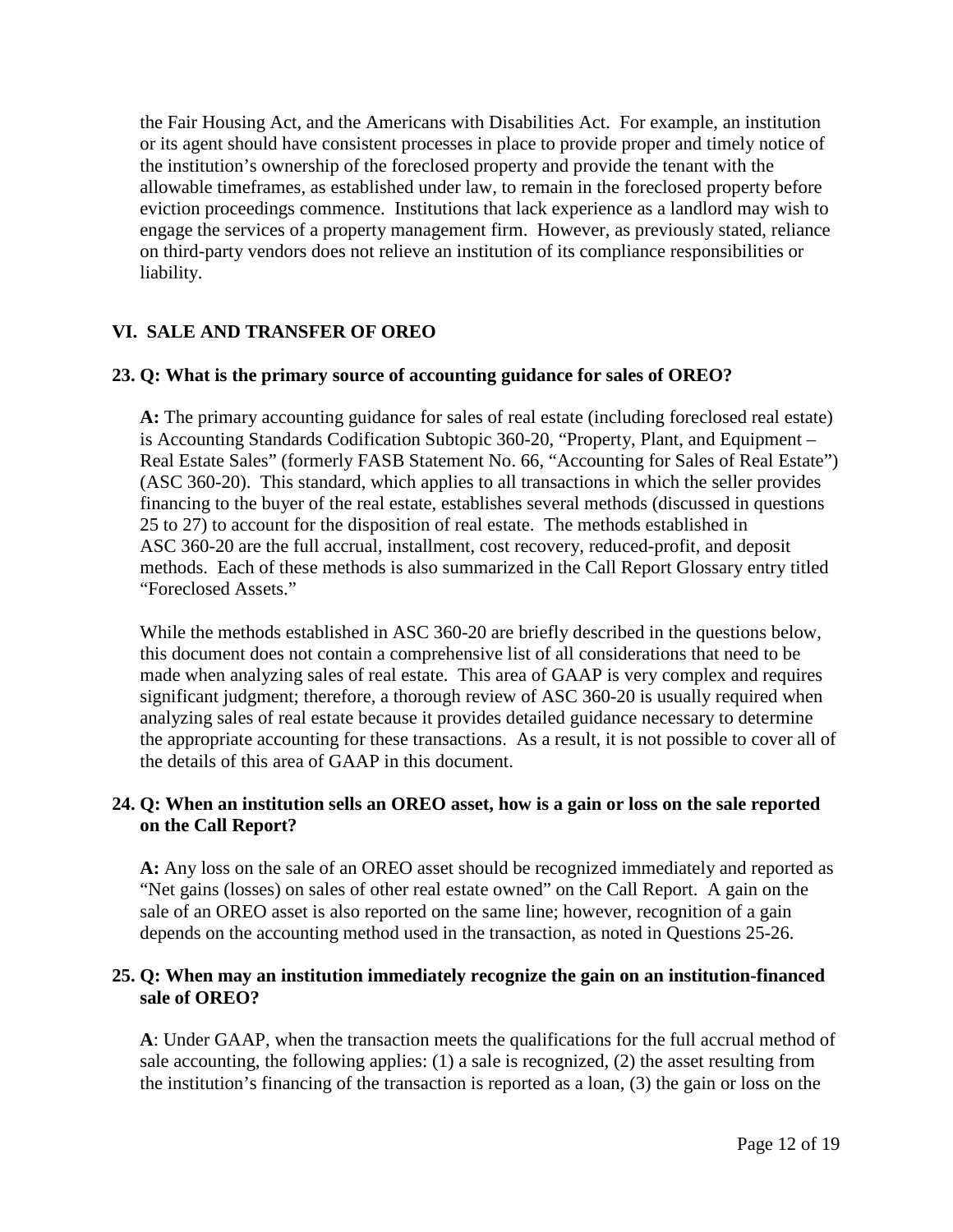sale is recognized immediately, and (4) interest income is accrued on the new loan. This method may be used when all of the following conditions have been met:

- A sale has been consummated,  $^{11}$  $^{11}$  $^{11}$
- The buyer's initial investment (for example, a cash down payment) and continuing investment (periodic payments) are adequate to demonstrate a commitment to pay for the property,
- The receivable is not subject to future subordination, and
- The usual risks and rewards of ownership have been transferred.

Further details regarding the minimum initial investment, including detailed guidance regarding what must be included or excluded in this amount, can be found in ASC 360-20. The Appendix to this Q&A document contains guidance on the minimum initial investment for various types of real estate that is provided in ASC 360-20-55. To meet the continuing investment (periodic payment) requirement, the contractual loan payments must be sufficient to repay the loan in level annual payments over the customary term for the type of property involved. In order for the usual risks and rewards of ownership to be transferred, the institution cannot have substantial continuing involvement with the property. ASC 360-20 provides detailed guidance on the forms of continuing involvement that result in prohibition on the use of the full accrual method.

# **26. Q: What other accounting methods could apply to an institution-financed sale of OREO? How are gains on sales and interest income recognized under those methods?**

**A:** The following methods are used when a sale has been consummated as prescribed by GAAP, but the conditions for full accrual have not been met:

- **Installment method:** For use when the buyer's initial investment is not adequate for full accrual, but recovery of the cost of the OREO asset is reasonably assured if the buyer defaults. This method recognizes a sale of the OREO asset and the corresponding new loan. Any gain on the sale is recognized as payments are received and interest income may be accrued, when appropriate.
- **Cost recovery method:** For use when the disposition does not qualify for full accrual or installment methods. This method recognizes a sale of the OREO asset and the corresponding new loan on nonaccrual status, and all income recognition is deferred. Principal payments reduce the loan balance and interest increases unrecognized gross profit. No gain or interest income is recognized until either the aggregate payments exceed the recorded amount of the loan, or a change to another accounting method is appropriate.

<span id="page-12-0"></span> $11$  Under GAAP, a sale has been consummated when all of the following conditions are met: (1) the parties are bound by the terms of a contract, (2) all consideration has been exchanged, (3) any permanent financing for which the seller is responsible has been arranged, and (4) all conditions precedent to closing have been performed. Usually, these four conditions are met at the time of closing or after closing, not when an agreement to sell is signed or at a preclosing.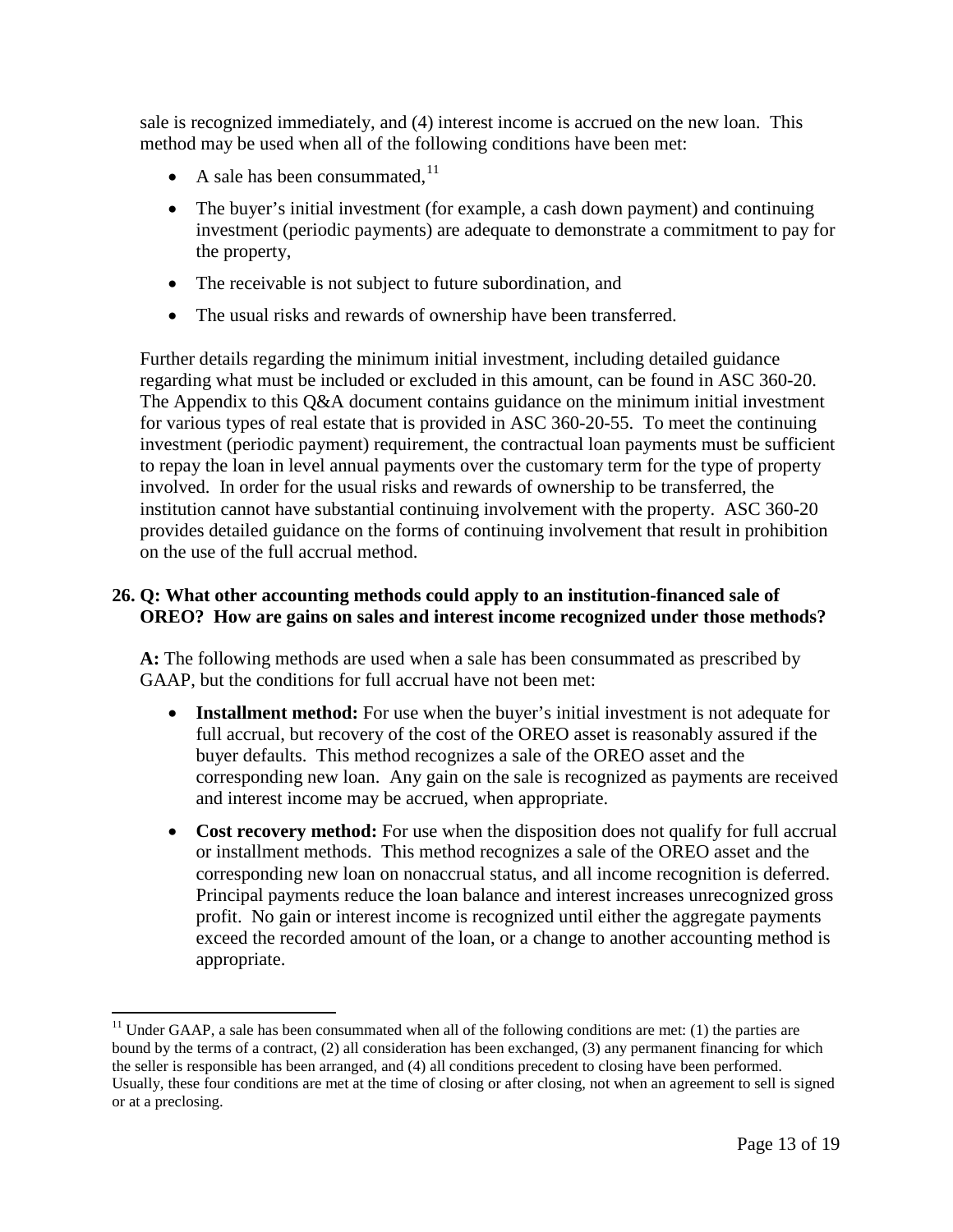• **Reduced-profit method:** For use when the down payment is adequate, but the amortization schedule does not meet full accrual method requirements. This method recognizes a sale of the OREO asset and a corresponding new loan. However, only a portion of the gain on the sale is recognized as payments are received based on the present value of the lowest level of periodic payments required under the loan agreement.

If the transaction eventually meets the requirements for the full accrual method, the institution may switch to that method at that time and recognize any unrecognized gain on the sale. As stated in Question 24, any loss on the sale of the OREO asset is recognized immediately under all methods.

### **27. Q: Under what circumstances would an institution-financed sale of OREO not result in a sale for accounting and reporting purposes, and what method of accounting would be appropriate for the transaction?**

**A:** Under GAAP, certain conditions exist for a sale to be consummated for accounting purposes (see Question 25). If a sale is not consummated for accounting purposes, the transaction is accounted for under the deposit method. Because there is no sale for accounting purposes, the asset remains reported as an OREO asset and no gain on sale or interest income for the new loan is recognized. If, however, the net carrying amount of the OREO asset exceeds the sum of the deposit received, the fair value of the unrecorded note receivable, and the debt assumed by the buyer, the institution must recognize the loss on the date the agreement to sell is signed. Payments received from the borrower are reported as a liability until sufficient payments have been received to qualify for a different accounting method. The deposit method may also be used if a sale is consummated for accounting purposes, but the initial investment is inadequate and recovery of the cost of the property is not assured.

Finally, certain forms of continuing involvement in the OREO asset by the institution may limit its ability to recognize a sale. One example is when the institution may be required to initiate or support operations for an extended period of time, which results in accounting for the transaction as a financing, leasing, or profit-sharing arrangement. One common type of condition that indicates a presumption of support is when the institution holds a receivable from the buyer for a significant part of the sales price and collection of the receivable depends on the operation of the property. ASC 360-20 includes detailed guidance on the types of continuing involvement that should be considered when determining whether a sale has occurred for accounting and reporting purposes.

# **28. Q: May an institution sell or transfer an OREO asset to a related party (such as the bank holding company or a non-bank affiliate)?**

**A:** The Federal Reserve does not have a regulation prohibiting the sale of an OREO asset to a related party. When a transaction with a related party occurs, an institution should verify that the asset is recorded at fair value. The sale of an asset to an affiliate must comply with the market terms requirement of the Board's Regulation W (12 CFR 223.51). The terms must be substantially the same, or at least as favorable to the institution, as those to nonaffiliates for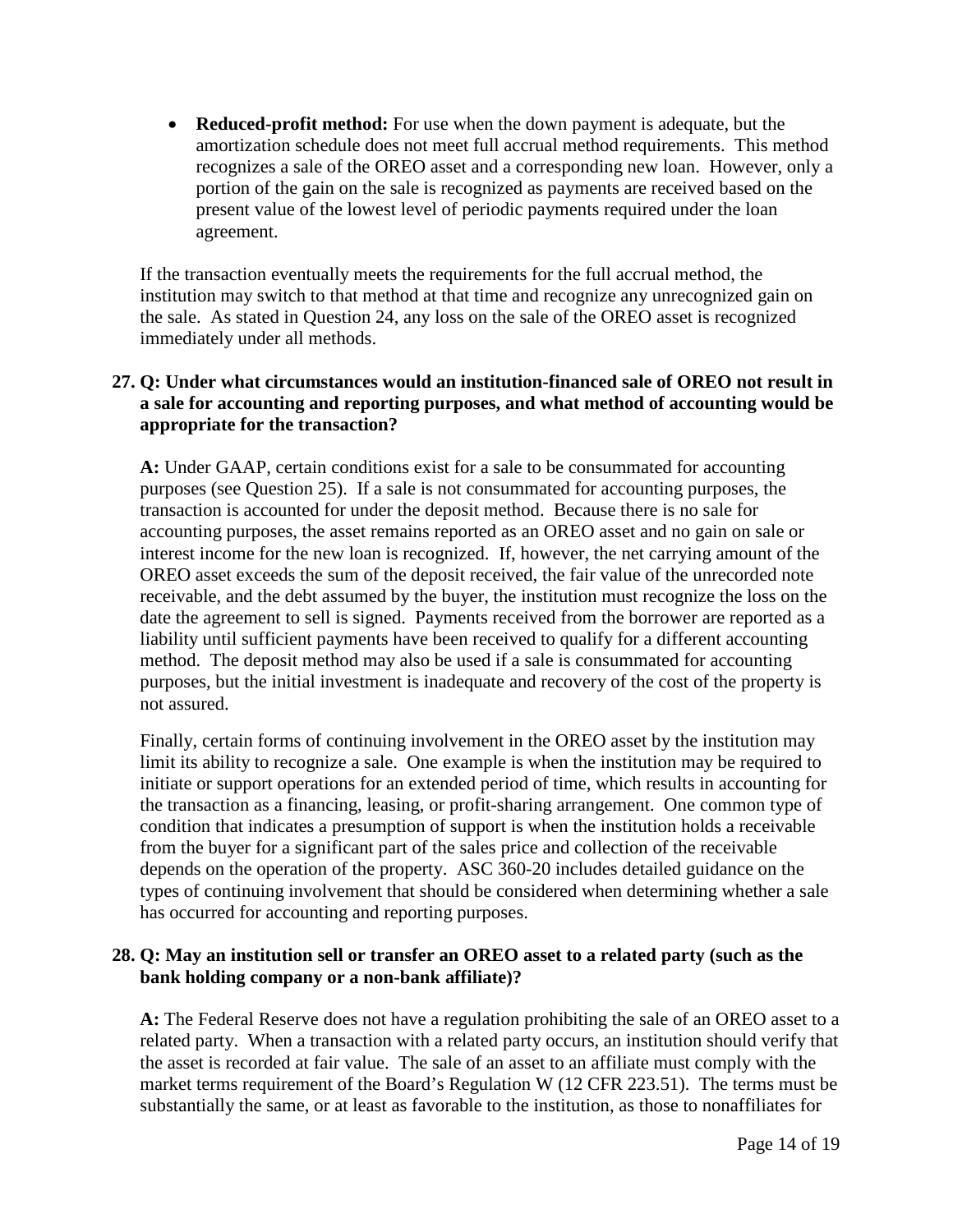comparable transactions. Similarly, if an insider purchases an OREO asset, the transaction must be recorded at fair value in accordance with GAAP and not create a disadvantage to the institution by an artificially low sales price. Additionally, the Board's Regulation O (12 CFR 215) limitations apply when an institution finances an OREO asset sale to an insider. Moreover, transfers of an OREO asset within a holding company do not extend any period for the required divestiture of the property. Refer to the Board's Regulation Y  $(12$  CFR  $225.22(d)(1)(iii))$ .

# **29. Q: What procedures and internal controls should an institution have in place to assess the reasonableness of an offer to purchase an OREO asset and to support the decision to sell the property?**

**A:** The institution's procedures should ensure that the sale of an OREO asset maximizes recovery and adheres to applicable federal and state laws and regulations. The procedures should also address the approval process for the sale of a particular property, including the level of management required to approve a sale. Moreover, the procedures should address whether the institution will consider an offer to purchase an OREO asset from a related party (for example, a member of the board of directors, an employee, or a relative of an employee).

Procedures should address documentation requirements for the institution's plans to market and sell the property, the approval of the sale, and, if applicable, the approval of a loan to finance the purchase of an OREO asset. Such documentation should include:

- A plan for the marketing and sale of the property in accordance with applicable federal and state laws, including the Fair Housing Act. The plan should be revised as needed to reflect changes in market conditions;
- A record of inquiries and purchase offers made by potential buyers, including reasons for rejecting an offer or accepting an offer. Acceptance of an offer should include confirmation that the potential buyer has the financial ability and motivation to close the sale;
- Methods used to market, advertise, and sell the property, whether by the institution or its agent (for example, documentation should address the method of sale, including bulk sales or auction);
- The establishment of the property's sales listing price and any changes to the listing price;
- An assessment of market conditions affecting the ability of the institution to sell the property, including regular updates;
- Listing and sales agreements with the institution's agent, including terms of sales commissions;
- The purchase agreement and the terms of sale, including any representations and warrants made by the institution, transaction closing costs to be paid by the institution, and documentation on the transfer of ownership and recordation of the title;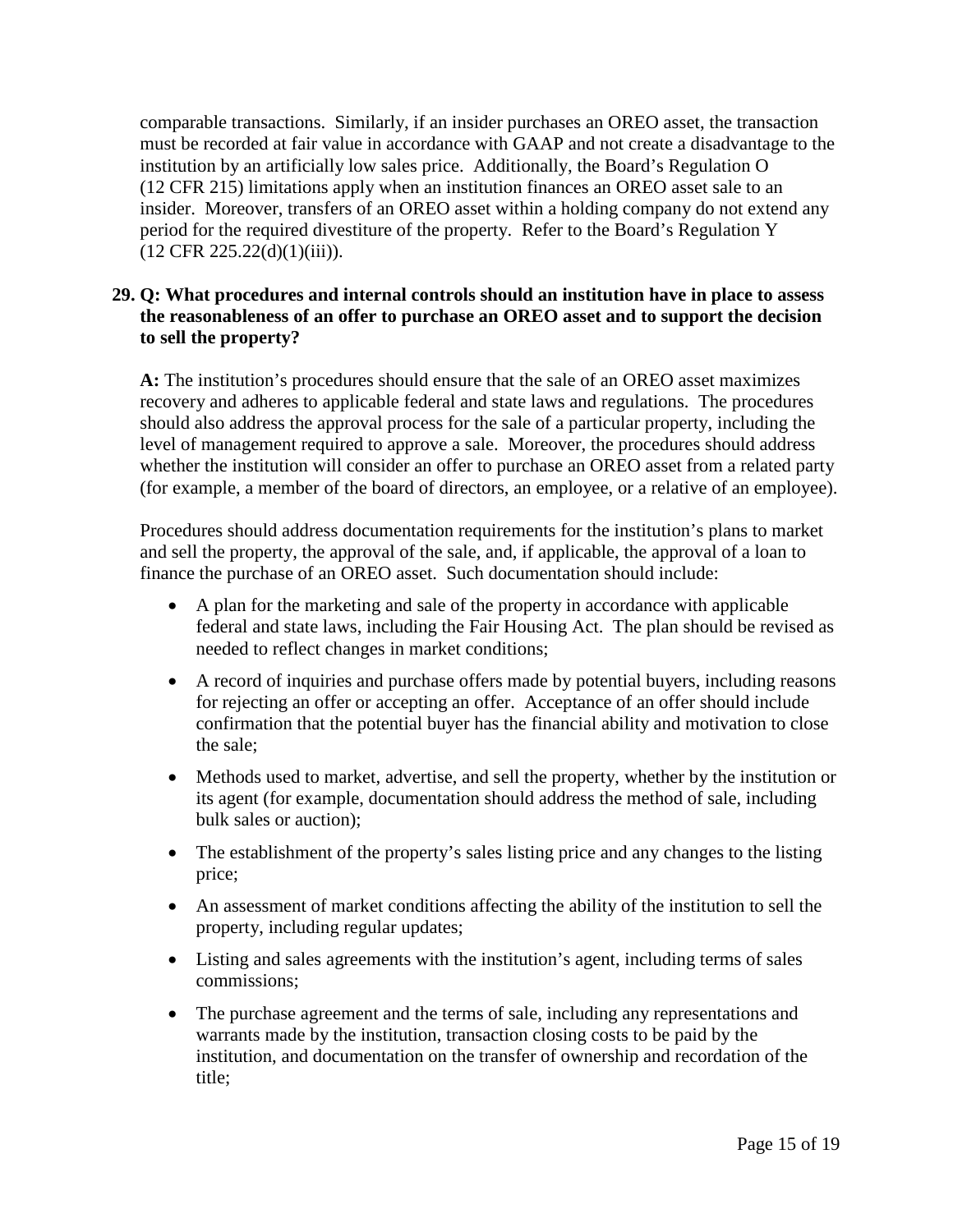- Legal review of the sale transaction documents;
- Approval of the sale by the appropriate level of management and, if applicable, the approval of the institution's loan to the purchaser of the property and executed loan documents;
- Confirmation of the institution's receipt of the funds from the purchaser of the property; and
- Other documentation related to the sale and transfer of ownership, including cancellation or assignment of a property management agreement, transfer of property management documents (for example, lease agreements) to the new owner, and notification to the institution's insurance company of the sale.

### **30. Q: What incentives exist to encourage institutions to sell residential OREO properties to owner-occupants and groups involved in neighborhood stabilization efforts, before considering selling to investors?**

**A:** Many institutions have implemented "first look" programs that give prospective homeowners brief exclusive opportunity to purchase bank-owned properties in certain neighborhoods so these homes can either be rehabilitated, rented, resold, or demolished. Giving prospective homeowners and communities a "first look" can help to limit neighborhood blight, stabilize property values, maximize recovery, and mitigate reputational risk for a financial institution.

Under the Community Reinvestment Act (CRA) and the Neighborhood Stabilization Program rules, institutions can receive investment credit for OREO donations made in U.S. Department of Housing and Urban Development-designated Neighborhood Stabilization Areas, in line with this provision of CRA.

# **31. Q: What legal requirements should institutions consider when deciding how to market and sell residential properties, including whether to sell residential properties (or pools of properties) to investors or at auction?**

**A:** An institution should ensure that its policies and procedures governing the marketing, sale, and disposition of OREO properties comply with applicable laws, including the Fair Housing Act and the Equal Credit Opportunity Act (if the institution makes or facilitates credit). For example, an institution's marketing and sales strategies may not be based on the racial or ethnic composition of the geographies where the properties are located. Additionally, when selling to investors, an institution should conduct proper due diligence to ensure they have no prior criminal history and do not engage in practices that could have an adverse impact on property values. Institutions may also consider implementing controls to evaluate purchaser actions following the sale of OREO property to an investor. Some institutions now evaluate bulk purchasers to determine whether properties are resold to responsible buyers or are contributing to neighborhood blight due to negligence. Robust oversight of investor purchase transactions of OREO properties can reduce an institution's financial, legal, and reputational risks.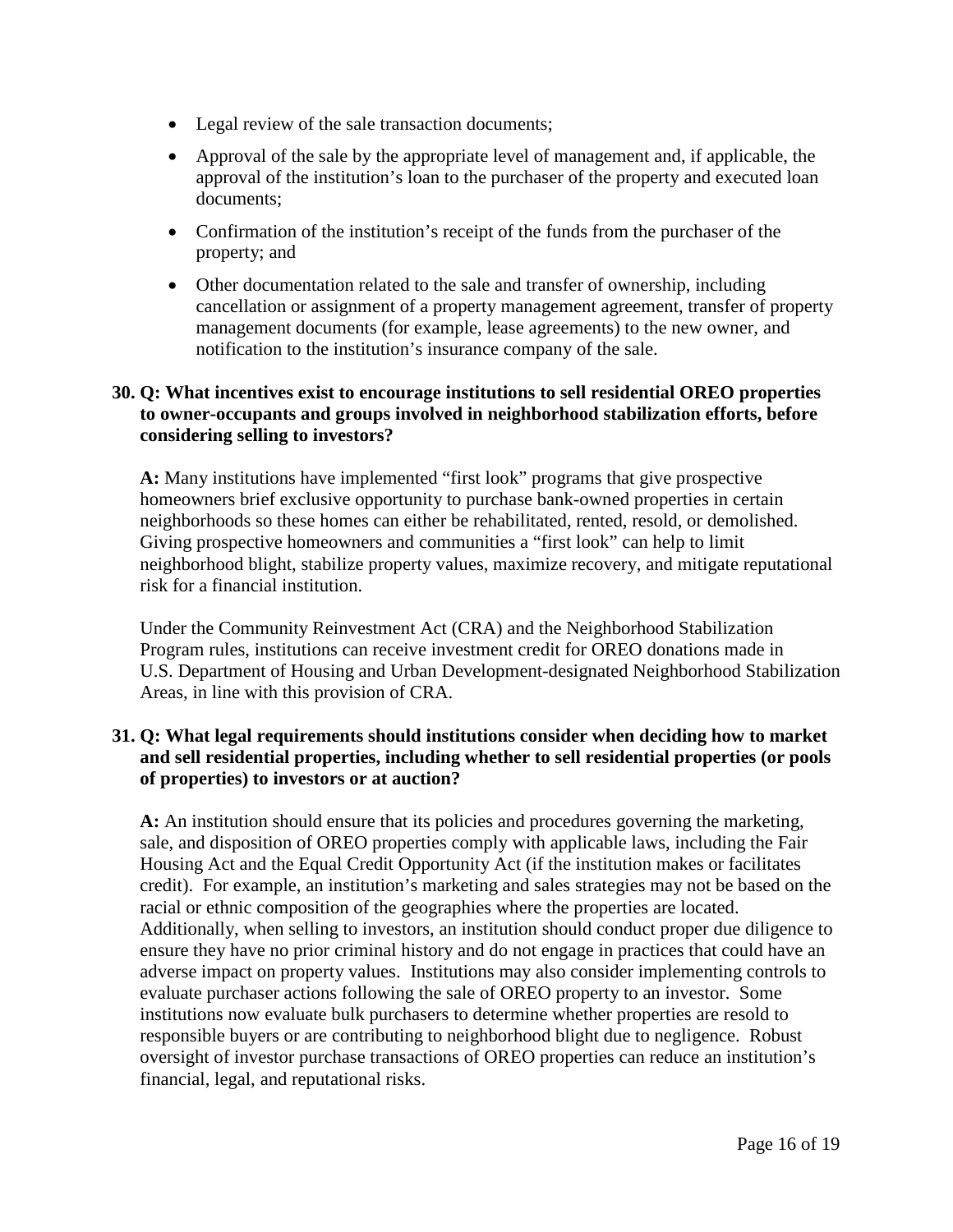# **Appendix GAAP Guidance on Minimum Initial Investment Requirements**

As noted in ASC 360-20-40, a buyer's initial investment shall be adequate to demonstrate the buyer's commitment to pay for the property and shall indicate a reasonable likelihood that the seller will collect the receivable. The minimum initial investment requirements for various types of real estate are provided in ASC 360-20-55 (see the following table). The minimum initial investment is expressed as a percentage of sales value. Although the table does not cover every type of real estate property, an institution may make analogies to the types and associated risks of properties specified in this table to evaluate initial investments for other property types.

Further, institutions need to consider the other requirements in ASC 360-20-55 to determine whether the institution needs to modify the minimum initial investment requirement. If a recently placed permanent loan or firm permanent loan commitment for maximum financing of the property exists with an independent, established lending institution, the minimum initial investment should be whichever of the following is greater:

- a. The minimum percentage of sales value of the property specified in the ASC 360-20-55 table, or
- b. The lesser of:
	- 1. The amount of the sales value of the property in excess of 115% of the amount of a newly placed permanent loan or firm permanent loan commitment from a primary lender that is an independent established lending institution; or
	- 2. 25% of the sales value.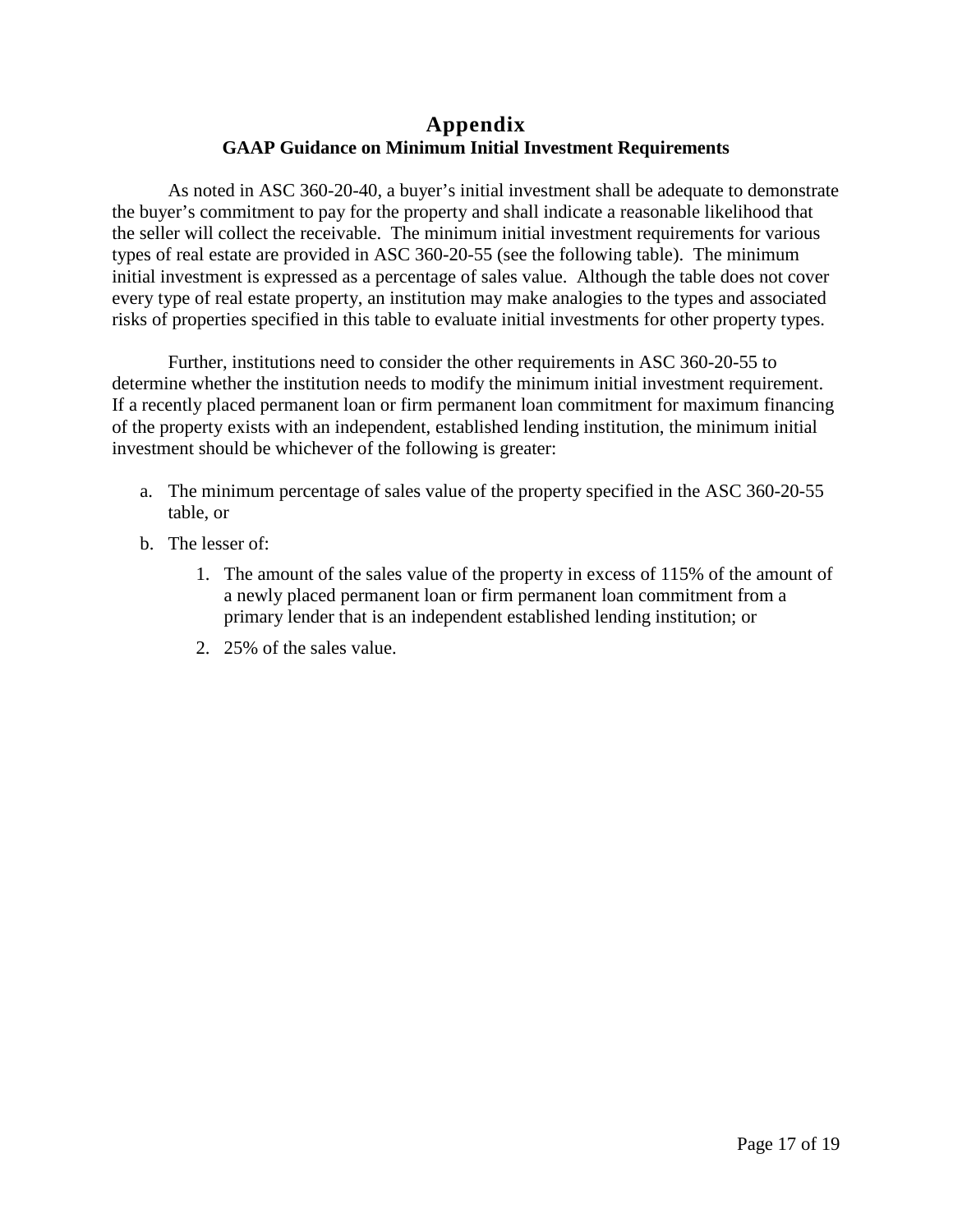### **Table from ASC 360-20-55**

|                                                                                                                                                     | <b>Minimum Initial</b>                     |
|-----------------------------------------------------------------------------------------------------------------------------------------------------|--------------------------------------------|
|                                                                                                                                                     | <b>Investment</b>                          |
|                                                                                                                                                     | <b>Expressed as a</b>                      |
|                                                                                                                                                     | <b>Percentage of Sales</b><br><b>Value</b> |
| Land                                                                                                                                                |                                            |
|                                                                                                                                                     |                                            |
| Held for commercial, industrial, or residential development to commence<br>within two years after sale                                              | 20                                         |
| Held for commercial, industrial, or residential development to commence<br>after two years                                                          | 25                                         |
| <b>Commercial and Industrial Property</b>                                                                                                           |                                            |
| Office and industrial buildings, shopping centers, and so forth:                                                                                    |                                            |
| Properties subject to lease on a long-term lease basis to parties with<br>satisfactory credit rating; cash flow currently sufficient to service all |                                            |
| indebtedness                                                                                                                                        | 10                                         |
| Single-tenancy properties sold to a buyer with a satisfactory credit                                                                                |                                            |
| rating                                                                                                                                              | 15                                         |
| All other                                                                                                                                           | 20                                         |
| Other income-producing properties (hotels, motels, marinas, mobile<br>home parks, and so forth):                                                    |                                            |
| Cash flow currently sufficient to service all indebtedness                                                                                          | 15                                         |
| Start-up situations or current deficiencies in cash flow                                                                                            | 25                                         |
| <b>Multifamily Residential Property</b>                                                                                                             |                                            |
| Primary residence:                                                                                                                                  |                                            |
| Cash flow currently sufficient to service all indebtedness                                                                                          | 10                                         |
| Start-up situations or current deficiencies in cash flow                                                                                            | 15                                         |
| Secondary or recreational residence:                                                                                                                |                                            |
| Cash flow currently sufficient to service all indebtedness                                                                                          | 15                                         |
| Start-up situations or current deficiencies in cash flow                                                                                            | 25                                         |
| <b>Single-Family Residential Property (including condominium or</b><br>cooperative housing)                                                         |                                            |
| Primary residence of the buyer                                                                                                                      | $5^{(a)}$                                  |
| Secondary or recreational residence                                                                                                                 | $10^{(a)}$                                 |

Note (a): If collectibility of the remaining portion of the sales price cannot be supported by reliable evidence of collection experience, the minimum initial investment shall be at least 60 percent of the difference between the sales value and the financing available from loans guaranteed by regulatory bodies such as the Federal Housing Authority (FHA) or the Veterans Administration (VA), or from independent, established lending institutions. This 60 percent test applies when independent first-mortgage financing is not utilized and the seller takes a receivable from the buyer for the difference between the sales value and the initial investment. If independent first mortgage financing is utilized, the adequacy of the initial investment on sales of single-family residential property should be determined in accordance with ASC 360-20-55-1.